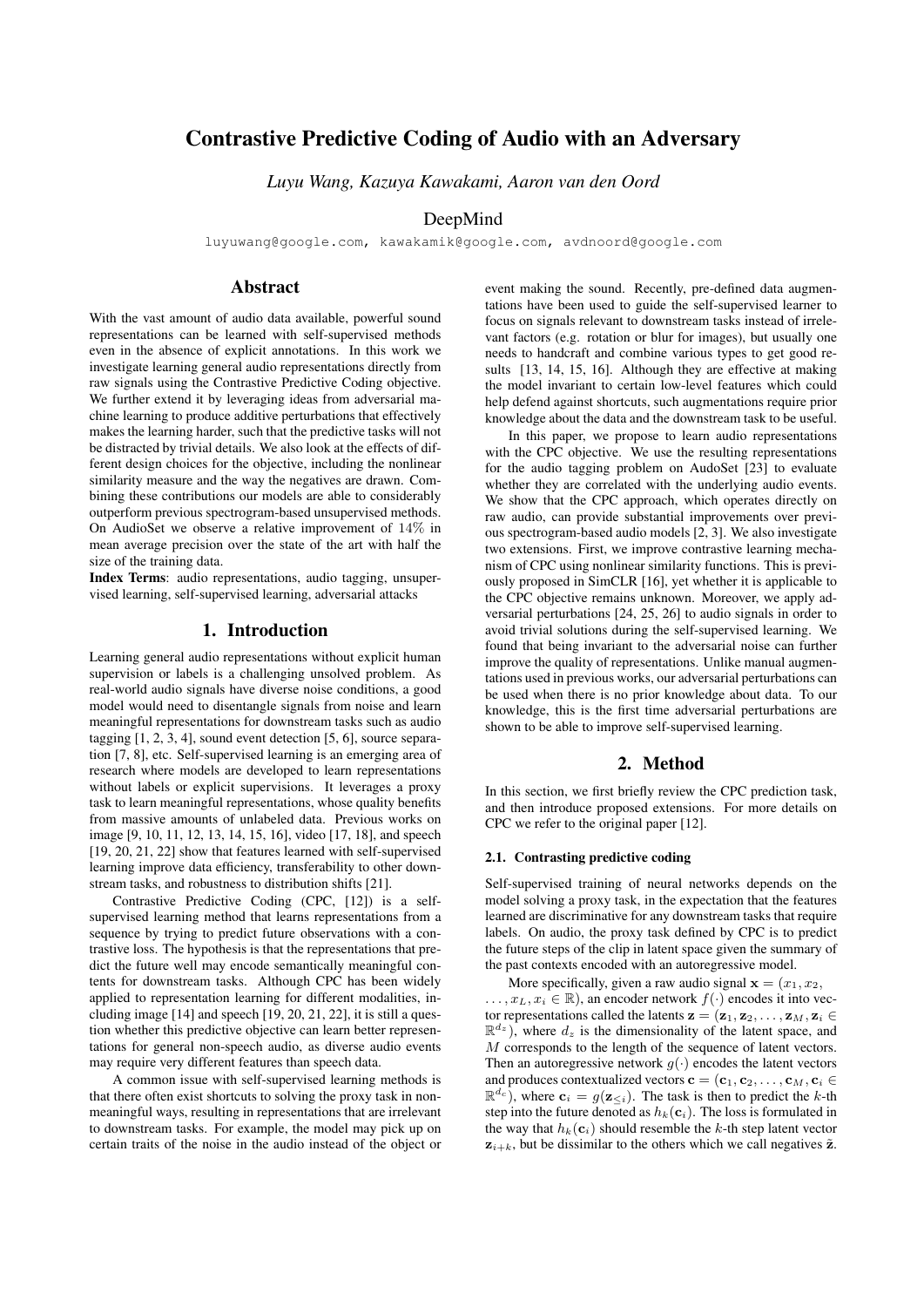Instead of using a softmax classification objective that includes all possible latent vectors in the batch as negatives [12], we use a sampling objective which samples negatives from a proposal distribution  $p_n$ :

$$
L_k = -\sum_{i} \left( \log \sigma \left( \sin \left( \mathbf{z}_{i+k}, h_k(\mathbf{c}_i) \right) / \tau \right) + \lambda \mathop{\mathbb{E}}_{\tilde{\mathbf{z}} \sim p_n} \left[ \log \sigma \left( -\sin \left( \tilde{\mathbf{z}}, h_k(\mathbf{c}_i) \right) / \tau \right) \right] \right)
$$
(1)

where  $\sigma$  denotes the sigmoid function,  $\tau$  stands for the temperature parameter, and  $h_k(\cdot)$  is an affine transformation. The expectation is approximated by the empirical average and  $\lambda$  is set as the number of negative samples. The similarity measure originally is the dot product which takes the form of  $sim(\mathbf{u}, \mathbf{v})$  =  $\mathbf{u}^T \mathbf{v}$ . We optimize the total prediction loss  $L = \sum_{k=S}^{K} L_k$ , where  $S$  and  $K$  are the start and end step to predict, respectively. Note that it is important to skip a few steps to avoid overlapping between the receptive field of  $z_{i+k}$  and  $c_i$  on the input signal, otherwise the information in the former can be leaked to the latter, which results in trivial solutions to the objective.

We investigate with three different ways to define the proposal distribution  $p_n$ : uniformly sample negatives from different locations in the same audio signal (local sampling), from other signals in a mini-batch (excluding the current signal) (exclusive sampling), or from all samples in the mini-batch (including the same audio signal) (cross sampling).

### 2.2. Nonlinear learnable similarity metric

In the recent SimCLR model [16], it is shown that using a nonlinear transformation together with a cosine similarity function (instead of using simple dot product similarity) in the contrastive loss is beneficial for the downstream performance in the linear classifier task for images. Following the same strategy the similarity function in Equation 1 becomes

$$
\text{sim}(\mathbf{u}, \mathbf{v}) = \frac{p(\mathbf{u})^T p(\mathbf{v})}{\|p(\mathbf{u})\| \|p(\mathbf{v})\|}
$$
(2)

where  $p(\cdot)$  is a multi-layer perceptron (MLP) with one hidden layer. Note that tuning the temperature parameter  $\tau$  is crucial to make this nonlinear cosine similarity measure work.

#### 2.3. Augmentation with adversarial perturbations

In practice, predicting the  $k$ -th future latent step from  $c_i$  can be easier using trivial and non-semantic information rather than meaningful contents of underlying audio events. In order to avoid such shortcut solutions, we may augment the input audio with additive Gaussian noise, speed perturbation, or pitch shift similarly to data augmentation strategies used in previous selfsupervised learning works on image [13, 14, 15]. However, it takes lots of prior knowledge and experimentation to handcraft the appropriate composition [16]. Thus, we proposed to *learn* the augmentation through adversarial perturbations to make the proxy task harder. This resembles adversarial training in supervised learning [25, 27], which can avoid learning highly predictive but incomprehensible features [28]. We expect being invariant to such small perturbations can prevent the self-supervised model from focusing on trivial signals in the data.

We consider the simplest form of adversarial perturbations as the first attempt in this direction. The so-called fast gradient sign method (FGSM) [25] is defined as:

$$
\mathbf{x}_{adv} = \mathbf{x} + \epsilon \text{sign}(\nabla_{\mathbf{x}} L) \tag{3}
$$

| <b>Algorithm 1:</b> Training CPC with adversarial perturba-                                                                                        |  |  |  |  |
|----------------------------------------------------------------------------------------------------------------------------------------------------|--|--|--|--|
| tions.                                                                                                                                             |  |  |  |  |
| <b>input</b> : batch size N, constant $\tau$ , constant $\epsilon$ , encoder                                                                       |  |  |  |  |
| network $f$ , context network $q$                                                                                                                  |  |  |  |  |
| <b>for</b> minibatch $\{x_k\}_{k=1}^N$ <b>do</b>                                                                                                   |  |  |  |  |
| $\mathbf{z}_k = f(\mathbf{x}_k)$                                                                                                                   |  |  |  |  |
| for $i \in \{1, , M\}$ do                                                                                                                          |  |  |  |  |
| $\mathbf{c}_i^k = g(\mathbf{z}_{\leq i}^k)$                                                                                                        |  |  |  |  |
| end                                                                                                                                                |  |  |  |  |
| $\tilde{\mathbf{z}} \sim \mathbf{z}_k$ # assume local sampling                                                                                     |  |  |  |  |
| $\mathbf{x}_{k}^{adv} = \mathbf{x}_{k} + \epsilon \cdot sign(\nabla_{\mathbf{x}_{k}} L(\mathbf{c}_{k}, \mathbf{z}_{k}, \tilde{\mathbf{z}}, \tau))$ |  |  |  |  |
| $\mathbf{z}_k^{adv} = f(\mathbf{x}_k^{adv})$                                                                                                       |  |  |  |  |
| $\tilde{\mathbf{z}}^{adv} \sim \mathbf{z}_{k}^{adv}$                                                                                               |  |  |  |  |
| update f and g to minimize $L(c_k, \mathbf{z}_k^{adv}, \tilde{\mathbf{z}}^{adv}, \tau)$                                                            |  |  |  |  |
| end                                                                                                                                                |  |  |  |  |
| <b>return</b> trained networks $f$ and $q$                                                                                                         |  |  |  |  |

where  $\epsilon$  is a hyperparameter controlling the magnitude of the perturbation step in the input space. Given  $x_{adv}$ , now we use the same context  $c_i$  to predict instead the augmented latents  $\mathbf{z}_{adv} = (\mathbf{z}_1^{adv}, \mathbf{z}_2^{adv}, \dots, \mathbf{z}_M^{adv}, \mathbf{z}_i^{adv} \in \mathbb{R}^{d_z})$ , from which the negatives are also sampled. The steps are detailed in Algorithm 1. Notice the sign operation stops the gradients from getting into the perturbations part. An advantage of using FGSM is that it only requires one more full backward pass during training, compared to other methods of producing adversarial examples that may require multiple gradient steps.

## 3. Experimental setup

#### 3.1. Model architecture

The encoder network  $f(\cdot)$  consists of 10 one-dimensional convolutional layers, with kernel sizes (10, 4, 4, 4, 4, 4, 4, 4, 1, 1), strides (5, 2, 2, 2, 2, 2, 2, 2, 1, 1), and channel size 512. We extract audio patches of 40 ms for every 20 ms for the encoder. The input audio sampling frequency is 16 kHz and the encoder reduces it to 50 Hz. We use the Swish nonlinearity [29] and observe it better stabilizes the training than ReLU. The context network  $g(\cdot)$  has 12 stride-1 causual convolutional layers with ReLU activations and kernel sizes increasing from 2 to 13. Dense connections [30] are used in the context net as it improves convergence. In total the context covers a receptive field of 1.62 second. We use two context networks to compute CPC objectives both from past to future and the other way around. Modeling bidirectional relationships in CPC has previously been shown to be very effective [21]. Layer normalization layers are used after each convolutional layer in both the encoder and context network.

To compute the objective, we sample 2 negatives for each of the  $K = 4$  tasks. We skip the first 3 predictions, to avoid overlapping between the latent and the context representations on the inputs, otherwise the latter can "see" part of the near future such that it can "cheat". For the nonlinear projection head  $p(\cdot)$  we use a MLP with a single hidden layer of size 512. A temperature of 0.05 is used for our CPC objective.

The models are implemented in TensorFlow v1, and trained using a total batch size of 256 on the third generation tensor processing units (TPUs) with 32 cores for up to 400k steps. Adam optimizer [31] is used for optimization, starting with a learning rate of 10<sup>−</sup><sup>4</sup> , and then gradually decaying it following the cosine curve down to  $10^{-6}$  [32].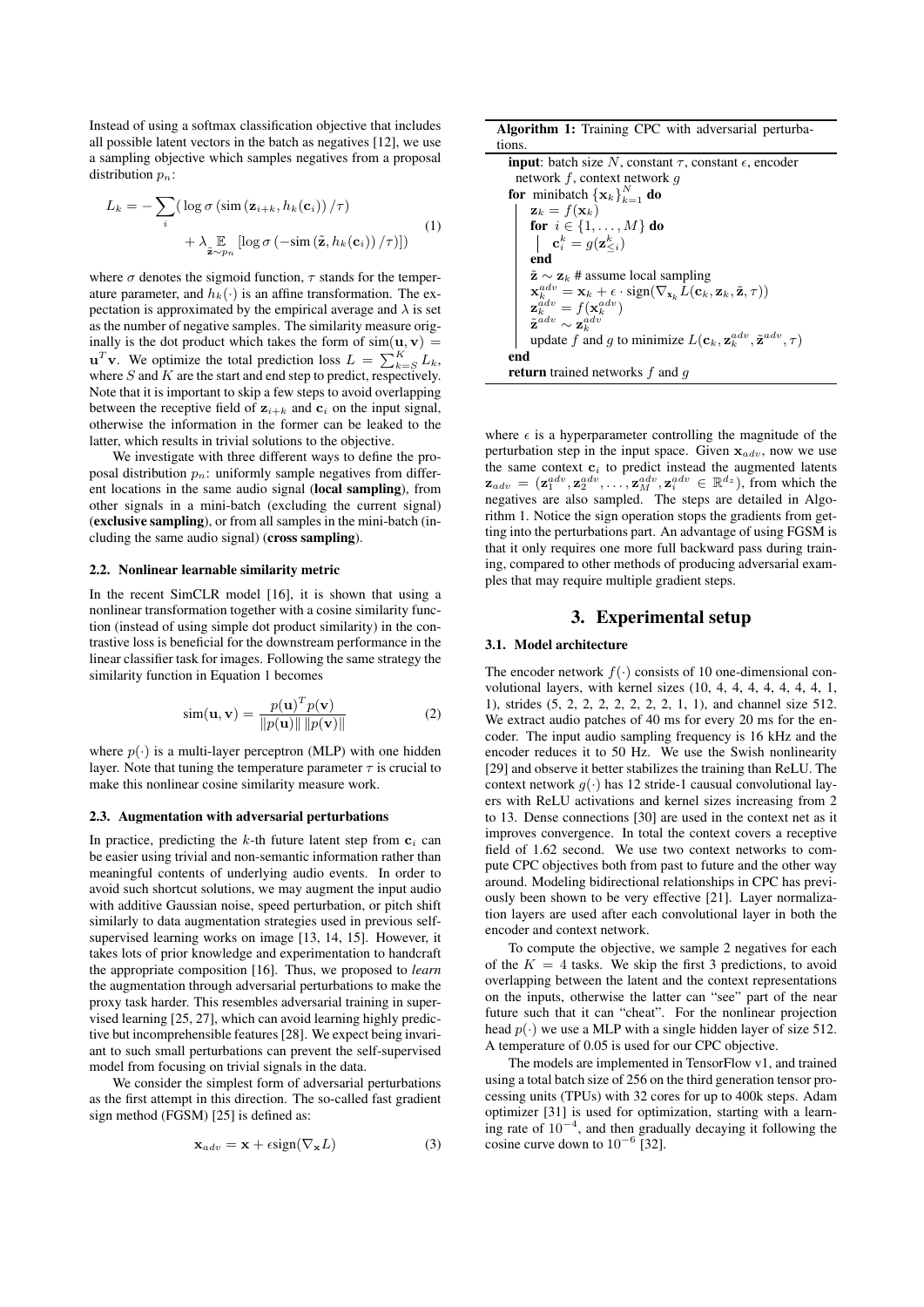Table 1: *Effects of the FGSM magnitude () on the CPC pretraining accuracy and the mean average precision of the downstream shallow model classification on AudioSet. The training CPC accuracy is measured on the augmented training data, and the holdout accuracy is on the clean development set.*

| <b>FGSM</b>              |       | <b>CPC</b> accuracy | <b>AudioSet</b> |
|--------------------------|-------|---------------------|-----------------|
| magnitude (dB)           | train | dev                 | dev mAP         |
| $-75$                    | 0.966 | 0.895               | 0.271           |
| $-65$                    | 0.964 | 0.890               | 0.272           |
| $-55$                    | 0.963 | 0.886               | 0.275           |
| $-4.5$                   | 0.964 | 0.876               | 0.270           |
| $-35$                    | 0.967 | 0.865               | 0.267           |
| No augmentation          | 0.970 | 0.905               | 0.268           |
| <b>Additive Gaussian</b> | 0.968 | 0.901               | 0.270           |

#### 3.2. Evaluation

We use the audio segments from AudioSet [23] for both training and evaluation. It consists of over 2 million 10-second clips from YouTube, each manually annotated with one or more labels from an ontology of 527 categories. We use the publicly available version of the unbalanced training set (41% smaller than that used in the baseline systems [2, 3]). We split the original training set into training and development subset by 95% and 5%, respectively. We found in our experiments it is better to take the full 10-seconds audio as inputs rather than training on shorter segments.

We evaluate the representations in the downstream task of training shallow fully connected audio classifiers following the same setup as in [2, 3], where a 1-hidden-layer MLP with 512 units is used. We average over the time dimension of the final embeddings of the context network and then feed them into the shallow models. The classifiers are trained on the frozen CPC features, and a sigmoid classification loss is used to account for the multi-instance nature of the audio tagging problem. In our experiments we found that the context features c always perform better than latents z in the downstream task, possibly because the former has a larger receptive field from the extra neural network layers.

## 4. Results

In this section we detail some of key factors that affect the model performance based on the development set. Then we show how the proposed method compares to the state of the art on the test set. Since the CPC objective in Equation 1 solves a classification problem (distinguishing positives from negatives), we use the accuracy to assess its difficulty. We measure both the training and heldout CPC accuracy, and the latter is calculated without any augmentation on the input data. For the downstream tasks we report the mean average precision (mAP) score.

#### 4.1. Effects of the adversarial perturbations

In Table 1, we show how adversarial augmentation affects the CPC training as well as the downstream performance. On one hand, when the perturbation magnitude is too small, the CPC accuracy is close to that without any augmentation. On the other hand, when the magnitude is too big, the perturbation itself becomes a trivial feature which makes the inputs less natural: it

Table 2: *Effects of sampling methods on the CPC pre-training accuracy, the mean average precision of the downstream shallow model classification on AudioSet, and the accuracy on the DCASE2013 audio classification task.*

| <b>Sampling</b> | <b>CPC</b> accuracy<br>train<br>dev |       | AudioSet<br>dev mAP | <b>DCASE2013</b><br>test accuracy |
|-----------------|-------------------------------------|-------|---------------------|-----------------------------------|
| Local           | 0.906                               | 0.899 | 0.267               | 0.94                              |
| Cross           | 0.970                               | 0.905 | 0.268               | 0.95                              |
| Exclusive       | 0.994                               | 0.994 | 0.240               | 0.98                              |

is easier for the CPC prediction tasks, but does not capture the underlying semantic information well. This is evident by the high training but low holdout CPC accuracy when  $\epsilon = -35$ dB, which results in a poor downstream performance. When the perturbation strength is around -55 dB, the training accuracy is the lowest, meaning that the attack is strong and the tasks become harder, and it requires the CPC network to extract more essential sound contents. As a result, it achieves the highest mAP on the downstream task. It significantly outperforms counterparts without any augmentation or with additive Gaussian noise. In our experiments we find Gaussian noise of different standard deviations result in similar performance (unless it makes the noise overwhelmingly strong which hurts the performance). Adding this kind of noise distracts the model from some high frequency trivial features, as we see a slightly better performance on the downstream task. However, it does not produce predictive tasks as hard as adversarial augmentations.

#### 4.2. Negative sampling distributions

Previously, it was shown for speech recognition, sampling negatives within the same sample is always better than including those from other ones [19, 21]. One explanation is that this makes CPC representations focus on linguistic features rather than nonspeech traits such as the speaker identity or background noise, as we can not use the latter to transcribe the speech. However, this intuition does not seem to hold for general audio downstream tasks including audio tagging, in which being able to discriminate such features is important.

Therefore, we conduct experiments on three sampling strategies introduced in Section 2.1 and results are shown in Table 2. We use the same number of negatives to have a fair comparison on the accuracy. Sampling from the same clip only (local sampling) results in the worst training CPC accuracy. Intuitively, in this case the predictive tasks are hard because the negatives share many similar traits with the positives. Including negatives from other samples (cross sampling) makes the CPC task easier, evident by a higher training accuracy. However, it does not make a big difference on the downstream task. It might be because with this sampling strategy the hard negatives are dominated by local ones which produce the most training signals. On the contrary, only sampling from other samples (exclusive sampling) makes it so easy that the CPC network is not learning temporal proximity information well, but it does learn how to tell the differences between the overall traits in one sample from those in others: interestingly, it does not perform well on the audio tagging task on AudioSet, but it achieves the new state of the art on DCASE2013 test set with a linear classifier [33, 34].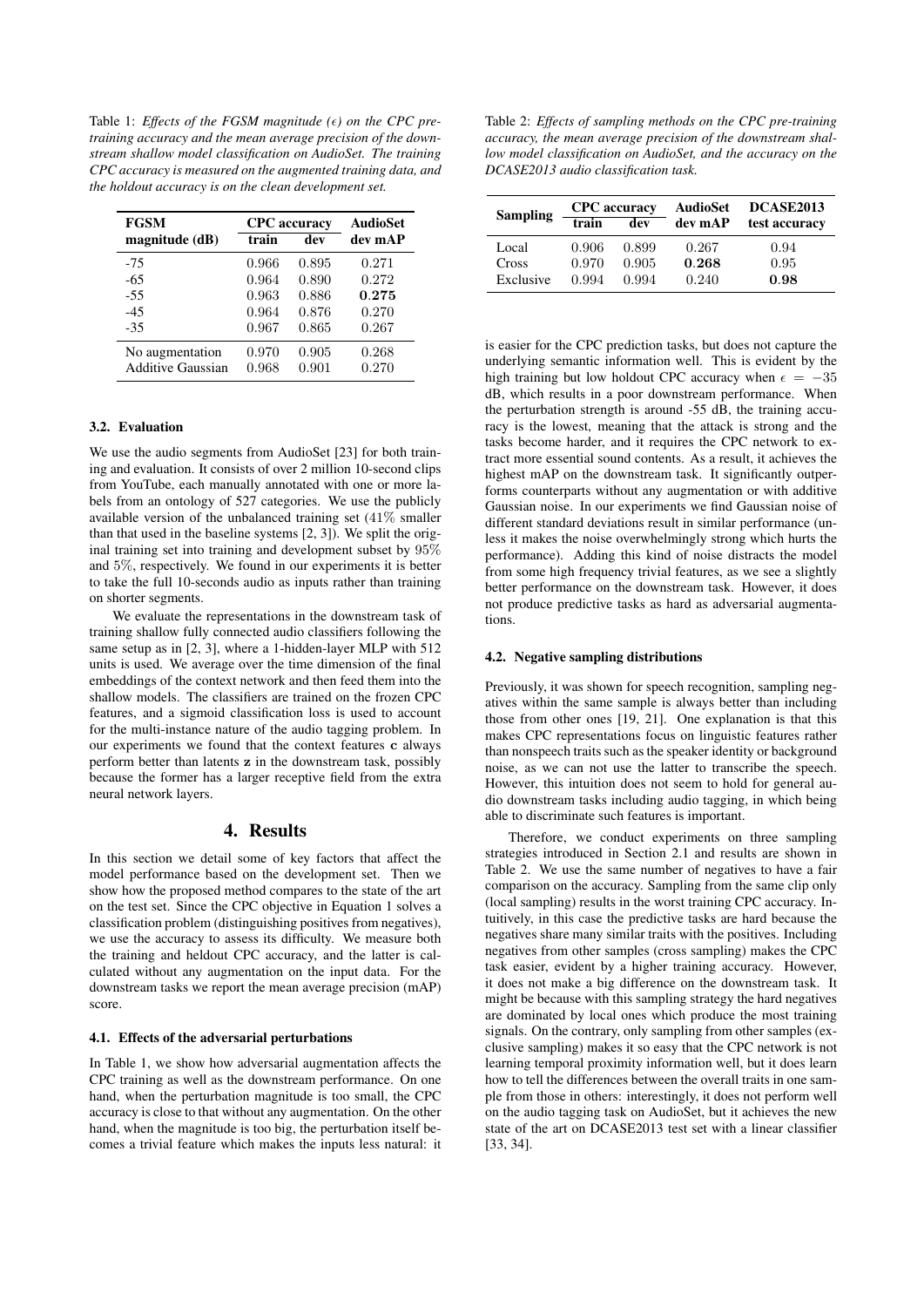

Figure 1: *Impact of the temperature on different similarity measures.*

#### 4.3. Different similarity measures

Similar to the findings in [16], we notice there is a noticeable gain from using the nonlinear cosine similarity measure. Figure 1 shows that it is important to use an appropriate temperature parameter. When it is 1, the dot product used in the original CPC formulation has the best result; when it is 0.05 this learnable nonlinear measure stands out.

### 4.4. Comparison to the state of the art

Based on the best performing setting on the development set, we train our models up to one million steps and evaluate them on the test set. Table 3 shows that our CPC-based model achieves a substantial improvement over previous baselines. Notice that the size of our training data is 59% of what is used for the triplet [2] and coincidence, categorization, and consolidation  $(\overline{C}^3)$  [3] baseline models in Table 3. Trained on raw audio without any augmentation, CPC outperforms the previous best models which operate on heavily augmented spectrograms. Adding adversarial noise further improves the performance.

Recent works on cross-modal self-supervised training have shown that grounding in video can significantly improve the performance of the audio representations. Yet the proposed method is able to outperform the Look, Listent, and Learn  $(L^3)$ [17] benchmark without requiring video. Our approach can find use cases where there is only audio data available, or when the storage and computation requirements for the multimodal training are unaffordable.

## 5. Related work

There have been several self-supervised learning methods developed recently for general audio representations. In [2], the triplet loss is used to make pairs of audio segments agree with each other under temporal proximity, small additive Gaussian noise, time/frequency translation, and example mixing on the spectrograms. An approach inspired by learning language models is explored for mobile audio applications in [35]. Researchers have increasingly been interested in multimodal training objectives to learn better audio representations. Look, Listen, and Learn [17, 34] learns by predicting audio-viual frame correspondence. Coincidence, Categorization, and Consolidation [3] combines a unimodal or cross model coincidence objective, a clustering objective, and cluter-based active learning process to achieve the state-of-the-art performance. Note that

Table 3: *Performance of shallow model classification with fixed representations on AudioSet test subset.*

| Model                                                                                 | <b>Train input</b>                                                                                         | test mAP                                  |
|---------------------------------------------------------------------------------------|------------------------------------------------------------------------------------------------------------|-------------------------------------------|
| Using video<br>$L^3$ net [17]<br>$C^3$ net [3]                                        | spectrogram & video<br>spectrogram & video                                                                 | 0.249<br>0.285                            |
| Audio only<br>$C^3$ net [3]<br>Triplet [2]<br>Triplet [2]<br>CPC (ours)<br>CPC (ours) | spectrogram<br>spectrogram<br>spectrogram (+ augmentation)<br>raw audio<br>raw audio (+ adversarial noise) | 0.206<br>0.226<br>0.244<br>0.267<br>0.277 |

all of them are based on spectrograms whereas the proposed method operates on raw audio directly.

CPC for speech recognition has recently been actively studied. In [19] the authors show that pretrained CPC frontends can serve as a drop-in replacement for traditional spectrograms and significantly decrease the word error rate of supervised recognition systems. A vector quantized extension is proven to further improve the performance [20]. Later in [21, 22] it is discoverd that CPC benefits from having more unlabeled pretraining data from a variety of different sources, resulting in more robust representations that transfer across different languages. Although speech is just one form of audio, recognizing it requires the representations to focus on the linguistic features while ignoring other acoustic contents.

Orthogonal to self-supervised learning, it is known that supervised models are subjected to adversarial vulnerabilities [24, 25, 26, 36], including those for speech [37, 38] and nonspeech audio [39]. So far, the most successful way of mitigating this issue is through adversarial training [27, 28].

## 6. Conclusions

In this work, we apply the CPC framework to learning general audio representations. We investigate the use of adversarial perturbations and the nonlinear learnable similarity measure to improve the CPC learning. We also look at the effects of different design choices. Our results show both extensions to the original CPC formulation increase the downstream performance on the audio tagging problem on AudioSet. Our CPC-based model is able to bridge the gap between unsupervised representations trained with audio only and with both audio and video.

## 7. Acknowledgements

We would like to thank Karen Simonyan and the anoynomous reviewers for help feedback.

## 8. References

- [1] S. Hershey, S. Chaudhuri, D. P. Ellis, J. F. Gemmeke, A. Jansen, R. C. Moore, M. Plakal, D. Platt, R. A. Saurous, B. Seybold *et al.*, "Cnn architectures for large-scale audio classification," in *2017 IEEE International Conference on Acoustics, Speech and Signal Processing (ICASSP)*. IEEE, 2017, pp. 131–135.
- [2] A. Jansen, M. Plakal, R. Pandya, D. P. Ellis, S. Hershey, J. Liu, R. C. Moore, and R. A. Saurous, "Unsupervised learning of semantic audio representations," in *2018 IEEE International Conference on Acoustics, Speech and Signal Processing (ICASSP)*. IEEE, 2018, pp. 126–130.